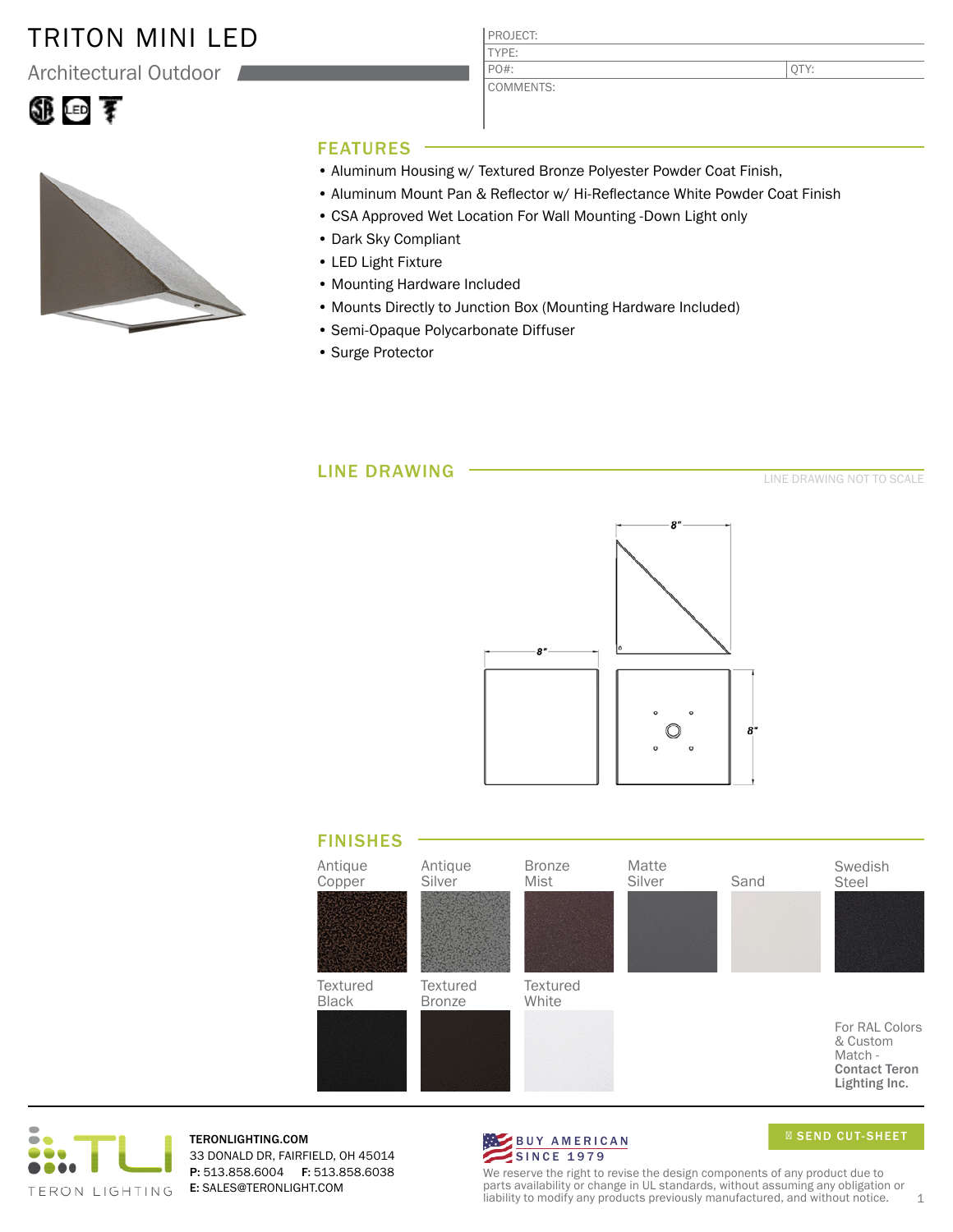## TRITON MINI LED

Architectural Outdoor

## 地画手

#### PROJECT: TYPE: COMMENTS: PO#:  $|\text{QTY:}|$

| Fixture Core                               |                                                                                                                                                                                                                                                          |                            |                                                  |
|--------------------------------------------|----------------------------------------------------------------------------------------------------------------------------------------------------------------------------------------------------------------------------------------------------------|----------------------------|--------------------------------------------------|
| <b>PRODUCT CODE</b>                        | SOURCE/WATTAGE                                                                                                                                                                                                                                           | <b>VOLTAGE</b>             | <b>DIMMING DRIVER</b>                            |
| <b>TTM</b> - Triton MINI LED<br>ORDER INFO | L12.5-LT350 - 12.5W LED Board<br>@ 350mA ELV Low Voltage 2-Wire<br>Dimming Electronic Driver (Leading or<br>Trailing Edge)<br>L18.0-LT500 - 18.0W LED Board<br>@ 500mA ELV Low Voltage 2-Wire<br>Dimming Electronic Driver (Leading or<br>Trailing Edge) | 120-277V<br>$(50 / 60$ Hz) | See Source/Wattage for<br><b>Dimming Options</b> |
|                                            |                                                                                                                                                                                                                                                          |                            |                                                  |
| TTM                                        | L12.5-LT350                                                                                                                                                                                                                                              | 120-277V                   |                                                  |

Example ^ (may not represent a manufacturable product)

#### Aesthetics & Options

| <b>TRIM</b>                     | <b>FINISH</b>                                                                                                                                                                                                                                                          | <b>COLOR TEMP</b>                                                                                                  | <b>OPTIONS</b>                                                                                                                                                                                                      |
|---------------------------------|------------------------------------------------------------------------------------------------------------------------------------------------------------------------------------------------------------------------------------------------------------------------|--------------------------------------------------------------------------------------------------------------------|---------------------------------------------------------------------------------------------------------------------------------------------------------------------------------------------------------------------|
| Not<br>Applicable<br>ORDER INFO | <b>AC</b> - Antique Copper<br><b>BZ</b> - Textured<br>Bronze<br><b>AS</b> - Antique Silver<br>(Standard)<br><b>BT</b> - Bronze Mist<br><b>TW</b> - Textured<br><b>SM</b> - Matte Silver<br>White<br>SN-Sand<br><b>SW</b> - Swedish Steel<br><b>TB</b> - Textured Black | 30K - 3000K Color Temp<br><b>35K - 3500K Color Temp</b><br><b>40K - 4000K Color Temp</b><br>50K - 5000K Color Temp | <b>EBCA4-Title 20 Compliant 4</b><br><b>Watt Integral Battery</b><br><b>F</b> - Fused<br>PCL120 - Photocell 120V<br>PCL277 - Photocell 277V<br><b>TP</b> - Tamper Resistant Screws<br>SPD - Surge Protection Device |
|                                 |                                                                                                                                                                                                                                                                        |                                                                                                                    |                                                                                                                                                                                                                     |

Example ^ (may not represent a manufacturable product) AC Not Applicable 30K

| <b>PROD</b> | <b>SOURCE</b>     | <b>30K SPECS</b>                                                                                  | <b>40K SPECS</b>                                                                                  |  |  |
|-------------|-------------------|---------------------------------------------------------------------------------------------------|---------------------------------------------------------------------------------------------------|--|--|
| <b>TTM</b>  | L12.5             | • 30K - 3000K Color<br>Temp<br>• 1700 LED Source<br>Lumens<br>• 166 LED Source<br>Lumens per Watt | • 40K - 4000K Color<br>Temp<br>• 1750 LED Source<br>Lumens<br>• 140 LED Source<br>Lumens per Watt |  |  |
|             | L <sub>18.0</sub> | • 30K - 3000K Color<br>Temp<br>• 2400 LED Source<br>Lumens<br>• 133 LED Source<br>Lumens per Watt | • 40K - 4000K Color<br>Temp<br>• 2472 LED Source<br>Lumens<br>• 137 LED Source<br>Lumens per Watt |  |  |

| IREPLACEMENT PART '                   | <b>PART NO</b> | <b>NOTES</b>                                                                        |
|---------------------------------------|----------------|-------------------------------------------------------------------------------------|
| Semi-Opaque<br>Polycarbonate Diffuser | 3409660        | Don't see the configuration you are looking for?<br>Call us today at (513) 858-6004 |



TERONLIGHTING.COM 33 DONALD DR, FAIRFIELD, OH 45014 P: 513.858.6004 F: 513.858.6038 E: SALES@TERONLIGHT.COM



SEND CUT-SHEET

We reserve the right to revise the design components of any product due to parts availability or change in UL standards, without assuming any obligation or liability to modify any products previously manufactured, and without notice. 2

EBCA4